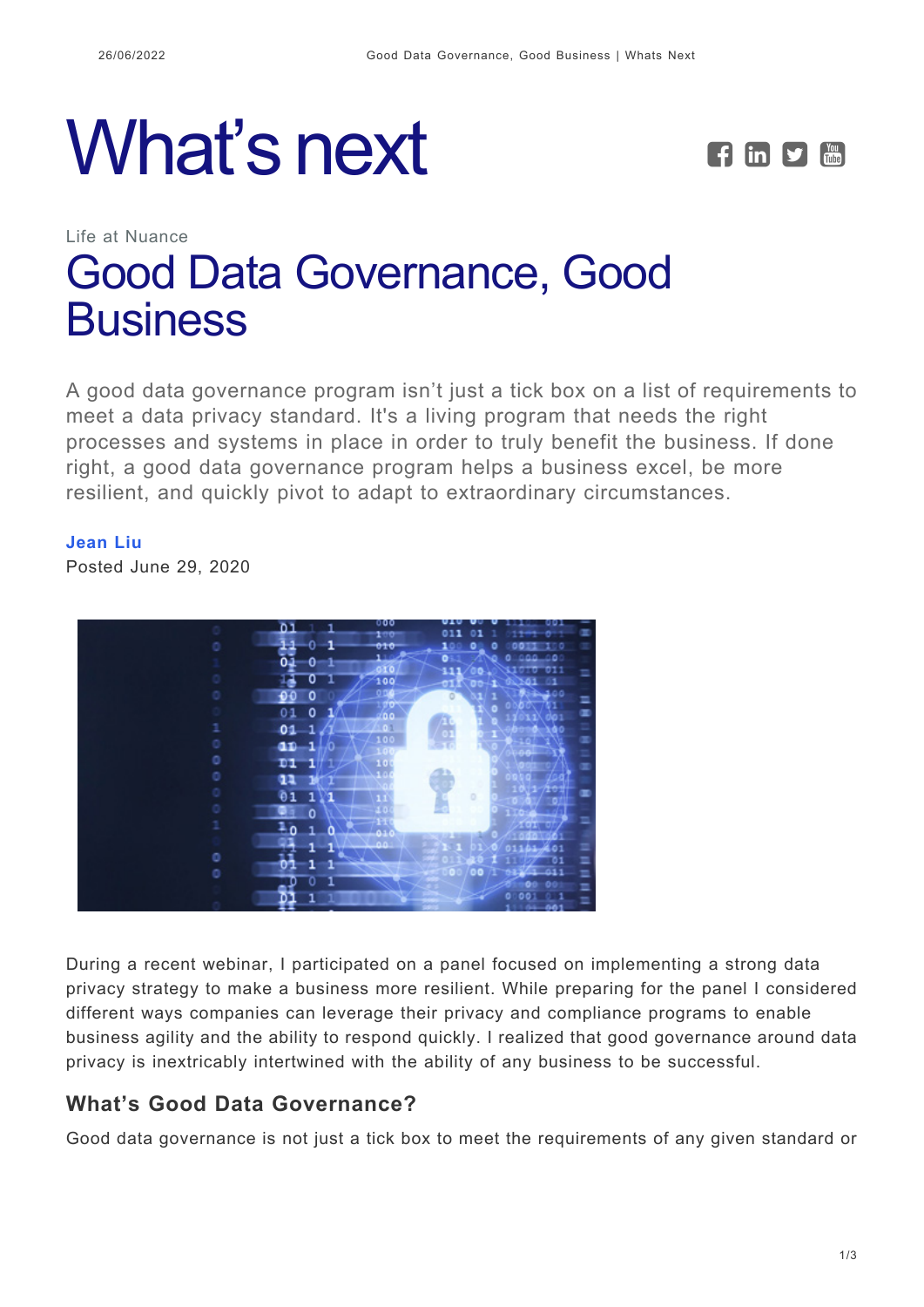law like HIPAA or GDPR – it's at the heart of a well-run business that wants to excel at what it does. The right processes and systems must already be in place to meet ever-changing challenges. Today we not only expect but we require our information to be handled in a responsible manner. This can only be achieved by closely managing the sum total of data.

My fellow panelists were experts in providing privacy counsel to companies to help them build sound privacy and security programs. Although managing data privacy can be a challenge, getting past that hurdle reveals the true value of a robust privacy program: its ability to help the business succeed.

Nuance manages data consistently by effectively utilizing responsible and accountable data owners, stewards, and custodians across the data lifecycle. Beyond a good data governance program, [our Code of Conduct and Ethics](https://s22.q4cdn.com/727546961/files/doc_downloads/gov_docs/Nuance-Code-of-Conduct-EXTERNAL-pages.pdf) encourages stakeholders to transparently raise questions or concerns so that we can engage in a conversation to benefit and educate us all.

## **Good Data Governance Helped Us Pivot Fast**

An example of how good data governance supported our own business at Nuance became apparent during the onset of the COVID-19 pandemic. Nuance was able to work with our clients to quickly respond to an extreme change in their business requirements. This involved preparing [Kindness Offerings](https://whatsnext.nuance.com/healthcare/radiology-and-covid-19/) in the form of free licenses and customer support for our Healthcare customers while moving fast to support an entirely remote workforce.

I truly believe this was not only possible because of our extraordinary operational teams, but also because Nuance has invested in the processes and systems to provide good data governance that allowed us to rapidly pivot and expand our services during an unprecedented situation.

I'm proud of the way Nuance invests in good data governance and the security controls behind it to make sure business and personal information is kept protected and private and I know we will continue to do so for ourselves and our stakeholders.

Disclosure: The views and opinions expressed herein are those of the author and do not necessarily reflect the views of Nuance Communications, Inc., its affiliates, or its employees.

**Tags:** [code of conduct](https://whatsnext.nuance.com/tag/code-of-conduct/), [data governance](https://whatsnext.nuance.com/tag/data-governance/), [data privacy](https://whatsnext.nuance.com/tag/data-privacy/), [resiliency](https://whatsnext.nuance.com/tag/resiliency/)